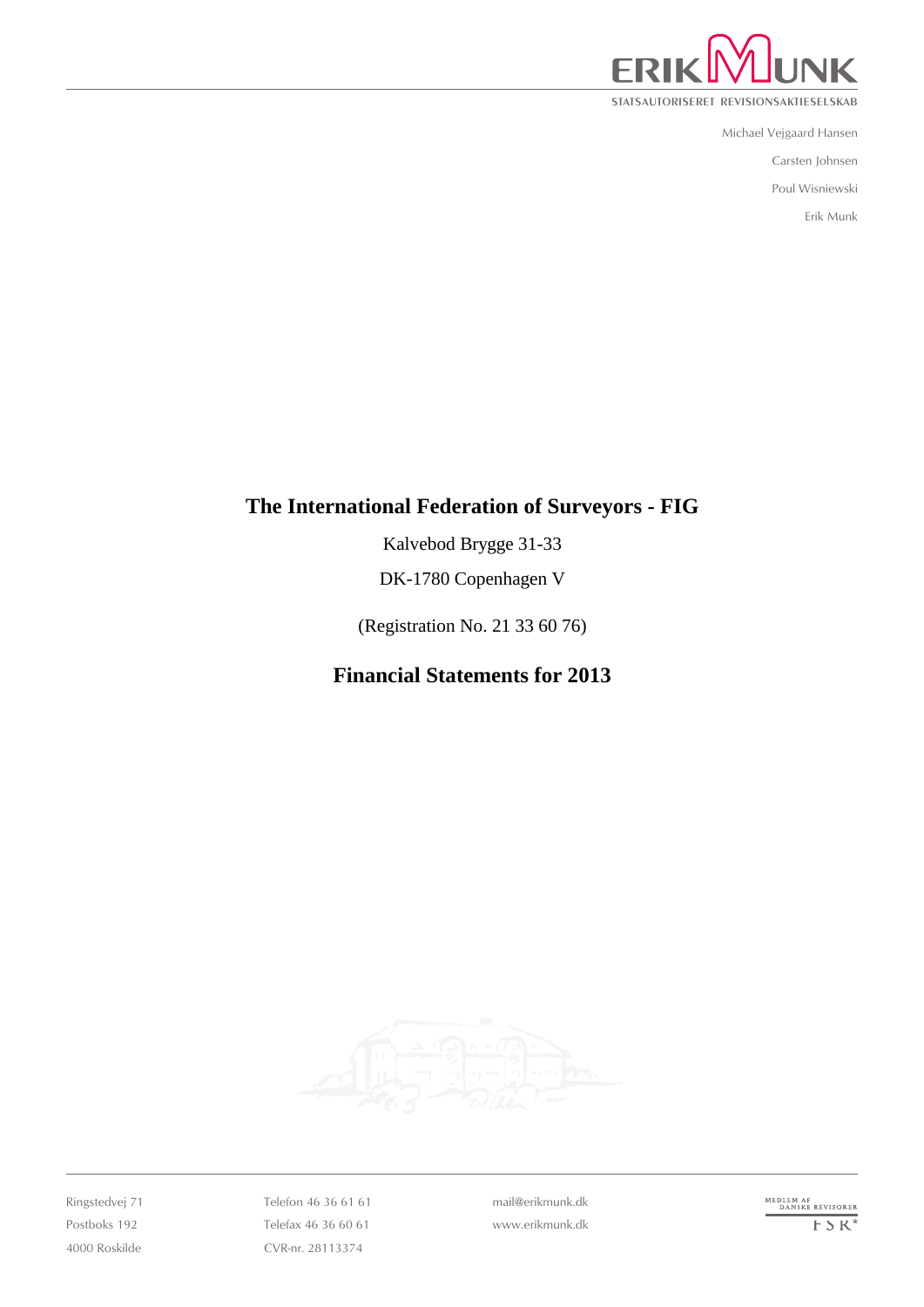# **Table of contents Page**

| <b>Statements</b>                                                                  |         |
|------------------------------------------------------------------------------------|---------|
|                                                                                    | 2       |
|                                                                                    | $3 - 4$ |
| <b>Report of the Board of Directors and the Board of Executives</b>                |         |
|                                                                                    | 5       |
| Financial Statements for 1 January 2013 to 31 December 2013 for FIG                | $6 - 7$ |
|                                                                                    | $8 - 9$ |
|                                                                                    | 10      |
| Financial Statements for 1 January 2013 to 31 December 2013 for the FIG Foundation |         |
|                                                                                    | 11      |

Balance sheet................................................................................................................ 12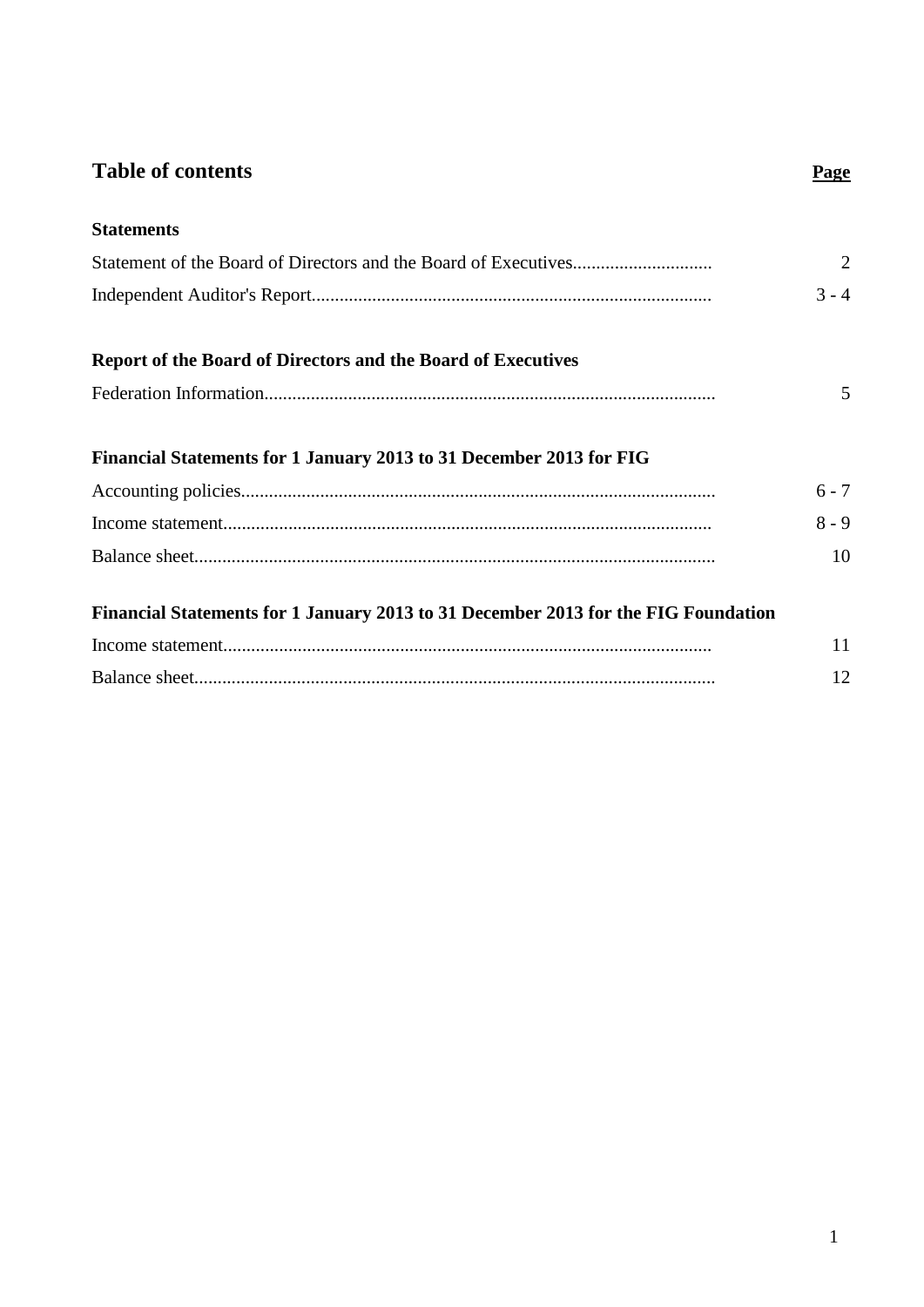### **Statement of the Management and the Council**

Today the management have discussed and approved the Financial Statements for 1 January - 31 December 2013.

The Financial Statements have been presented in accordance with the generally accepted accounting principles of associations.

In our opinion the Federation and Foundation's financial statements give a true and fair view of the Federation and Foundation's financial position at 31 December 2013.

We recommend the Financial Statements to be approved at the annual general assembly.

Copenhagen, 4 March 2014

**FIG Manager**

Louise Friis-Hansen

**Council:**

**CheeHai Teo** Chryssy A Potsiou Rudolf Staiger President Vice President Vice President Vice President Vice President Vice President

Vice President Vice President

Bruno Razza Cheng Pengfei

The annual financial report is submitted for approvement at the general assembly on  $/$  2014

CheeHai Teo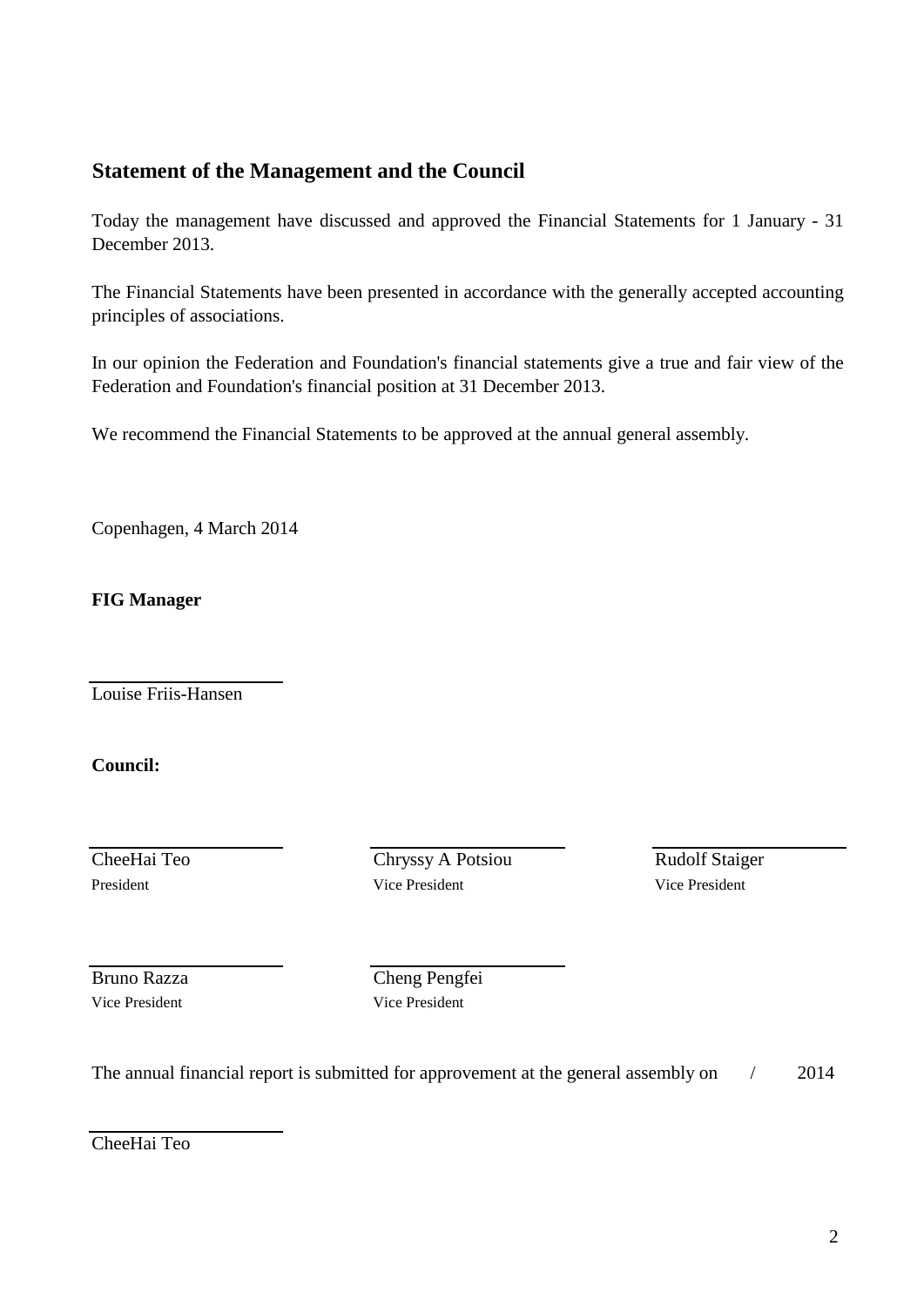### **Independent Auditor's Report**

#### **To the members of The International Federation of Surveyors - FIG**

We have audited the Financial Statements of The International Federation of Surveyors and the FIG Foundation for 1 January to 31 December 2013, which comprise summary of significant accounting policies, income statement and balance sheet. The Financial Statements are prepared in accordance with generally accepted accounting principles of associations.

#### **The management and the Council's Responsibility for the Federation and the Foundation's Financial Statements**

The Management and the Council are responsible for preparation of Financial Statements that give a true and fair view in accordance with generally accepted accounting principles of associations and for such internal control as the Management and the Council determines is necessary to enable the preparation of Financial Statement that are free from material misstatement, whether due to fraud or error.

#### **Auditor's Responsibility and Basis of Opinion**

Our responsibility is to express an opinion on the Financial Statements based on our audit. We conducted our audit in accordance with International Standards on Auditing and additional requirements under Danish Audit regulation. This requires that we comply with ethical requirements and plan and perform the audit to obtain reasonable assurance about whether the Financial Statements are free from material misstatement.

An audit involves performing procedures to obtain audit evidence about the amounts and disclosures in the Financial Statements. The procedures selected depend on the auditor's judgement, including the assessment of the risks of material misstatements of the Financial Statement, whether due to fraud or error. In making those risk assessments, the auditor considers internal control relevant to the entity's preparation of Financial Statements that give a true and fair view in order to design audit procedures that are appropriate in the circumstances, but not for the purpose of expressing an opinion on the effectiveness of the entity's internal control. An audit also includes evaluating the appropriateness of accounting policies used and the reasonableness of accounting estimates made by the Management and the Council, as well as the overall presentation of the Financial Statements.

We believe that the audit evidence we have obtained is sufficient and appropriate to provide a basis for our opinion.

The audit has not resulted in any qualification.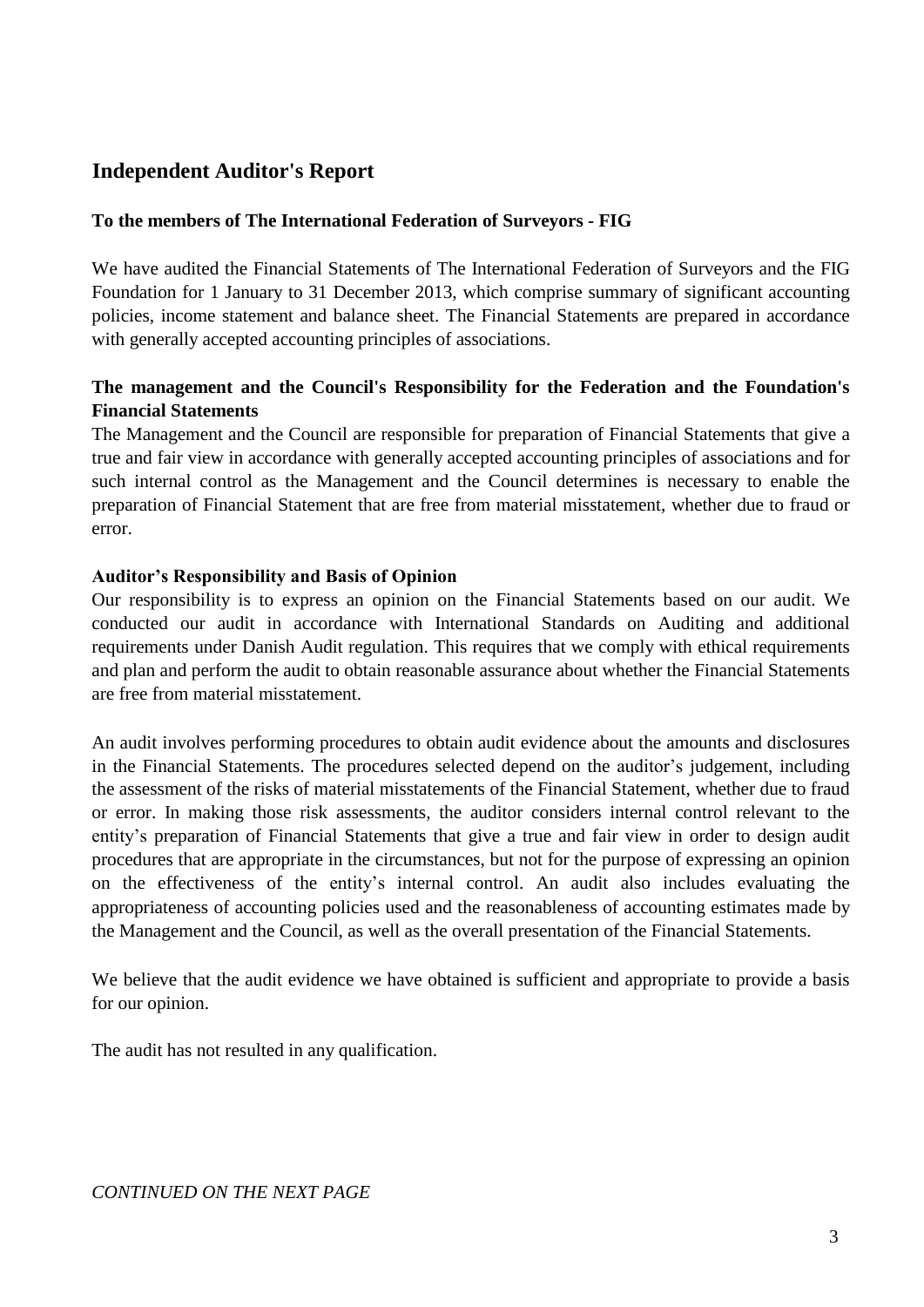### **Independent Auditor's Report (fortsat)**

#### **Opinion**

In our opinion, Financial Statements give a true and fair view of the Federation and Foundation's financial position at 31 December 2013 and of the results of the operations for the financial year 1 January to 31 December 2013 in accordance with accepted accounting principles of associations.

Roskilde, 4 March 2014



Statsautoriseret Revisionsaktieselskab Ringstedvej 71, DK-4000 Roskilde

Carsten Johnsen State Authorized Public Accountant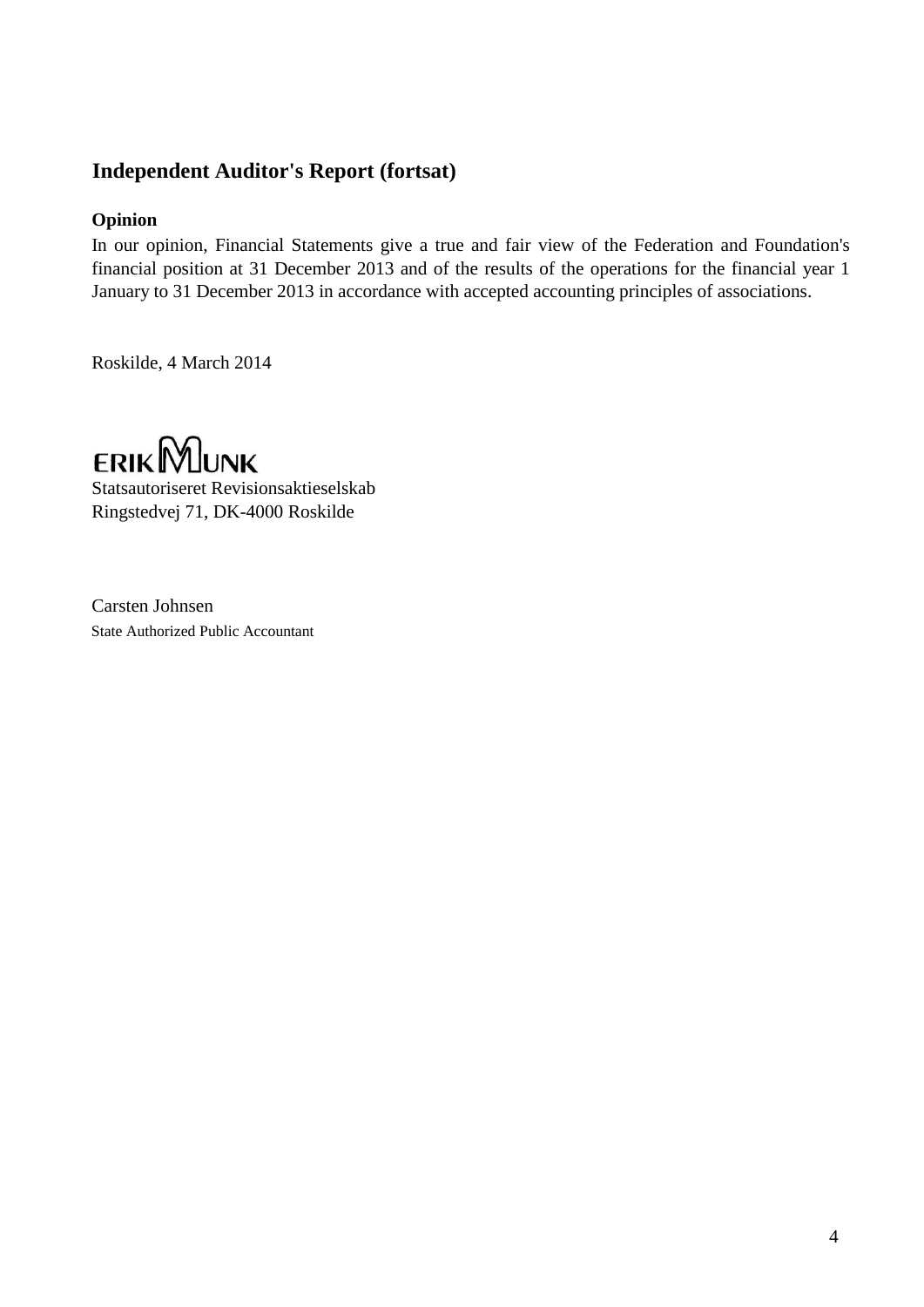# **Federation Information**

| <b>Federation</b>  | The International Federation of Surveyors - FIG<br>Kalvebod Brygge 31-33<br>DK-1780 Copenhagen V        |                                                       |
|--------------------|---------------------------------------------------------------------------------------------------------|-------------------------------------------------------|
|                    | Telephone:<br>Internet:<br>E-mail:                                                                      | $+4538861081$<br>www.fig.net<br>fig@fig.net           |
|                    | Registration No.<br>Registered in:<br>Financial year:                                                   | 21 33 60 76<br>Copenhagen<br>1 January to 31 December |
| <b>Council</b>     | CheeHai Teo<br><b>Chryssy A Potsiou</b><br><b>Rudolf Staiger</b><br><b>Bruno Razza</b><br>Cheng Pengfei |                                                       |
| <b>FIG Manager</b> | Louise Friis-Hansen                                                                                     |                                                       |
| <b>Auditor</b>     | <b>State Authorized Public Accountant</b><br>Ringstedvej 71<br>DK-4000 Roskilde<br>Denmark              | Erik Munk, statsautoriseret revisionsaktieselskab     |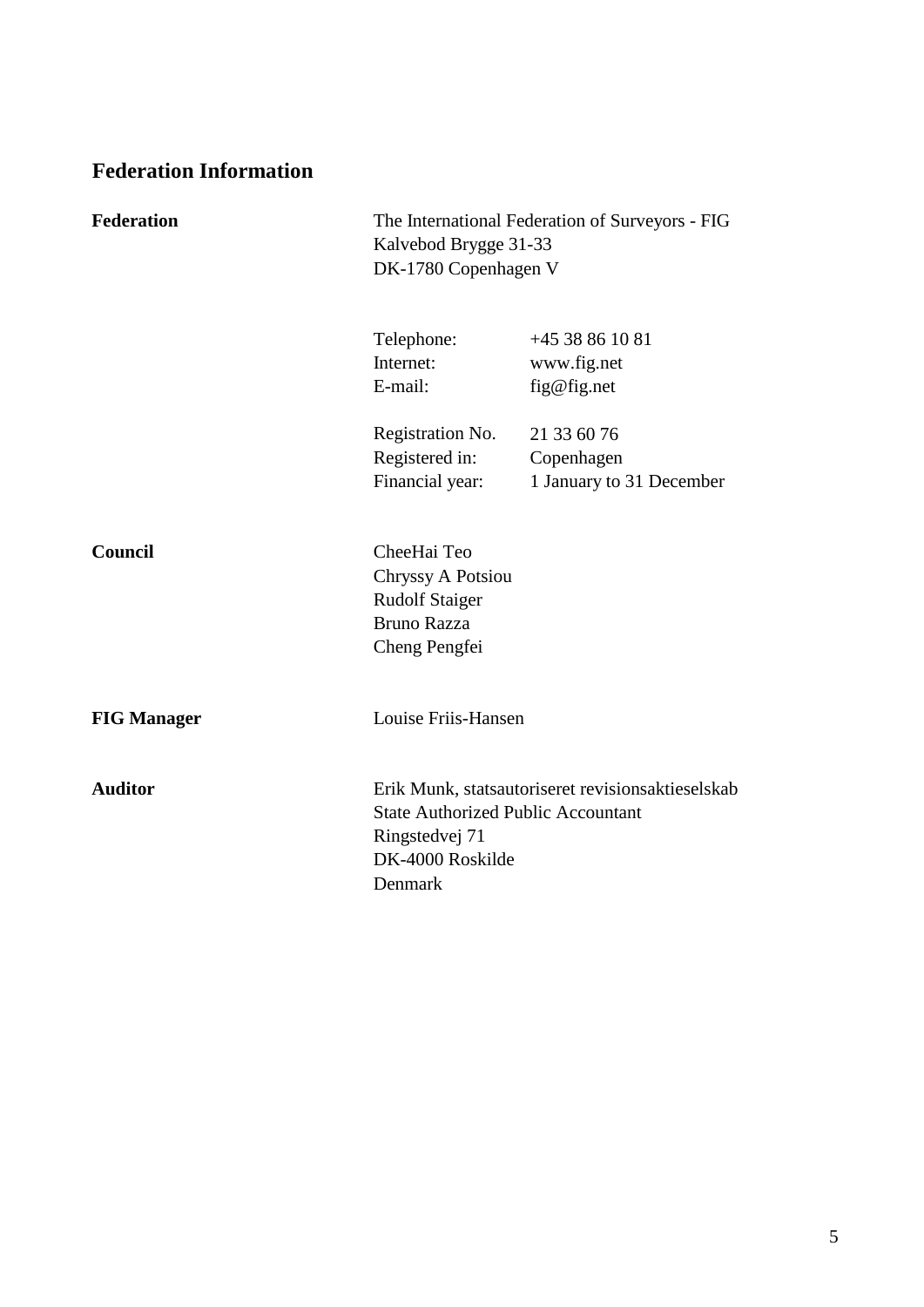### **Accounting policies**

This Annual Financial Statements have been prepared in accordance with generally accepted accounting principles of associations.

The accounting policies applied for the Financial Statements are consistent with those applied last year.

#### **Recognition and measurement overview**

Income is recognised in the income statement when earned, where as costs are recognised by the amounts attributable to this financial year. Value adjustments of financial assets and liabilities are recognised in the income statements as financial income or financial expenses. Also depreciations are recognised in the income statement.

Assets are recognised in the balance sheet when it is probable as a result of a prior event that future economic benefits will flow to the Federation, and the value of the asset can be measured reliably.

Liabilities are recognised in the balance sheet when it is probable that future economic benefits will flow out of the Federation, and the value of the liability can be measured reliably.

On initial recognition, assets and liabilities are measured at cost. Measurement subsequent to initial recognition is effected as described below for each financial statement item.

Anticipated risks and losses that arise before the time of presentation of the Financial Statements and that confirm or invalidate affairs and conditions existing at the balance sheet date are considered at recognition and measurement.

### **Income Statement**

#### **Income and expenses**

Items of income or expenses are stated within the period to which they relate irrespective of the payment date.

### **Balance Sheet**

#### **Deposits**

Deposits are measured at nominal value.

#### **Receivables**

Receivables are measured at amortised cost, usually equalling nominal value less provisions for bad debts.

Prepayments comprise costs incurred relation to the subsequent financial year.

### **Stocks**

Stocks are measured at cost price.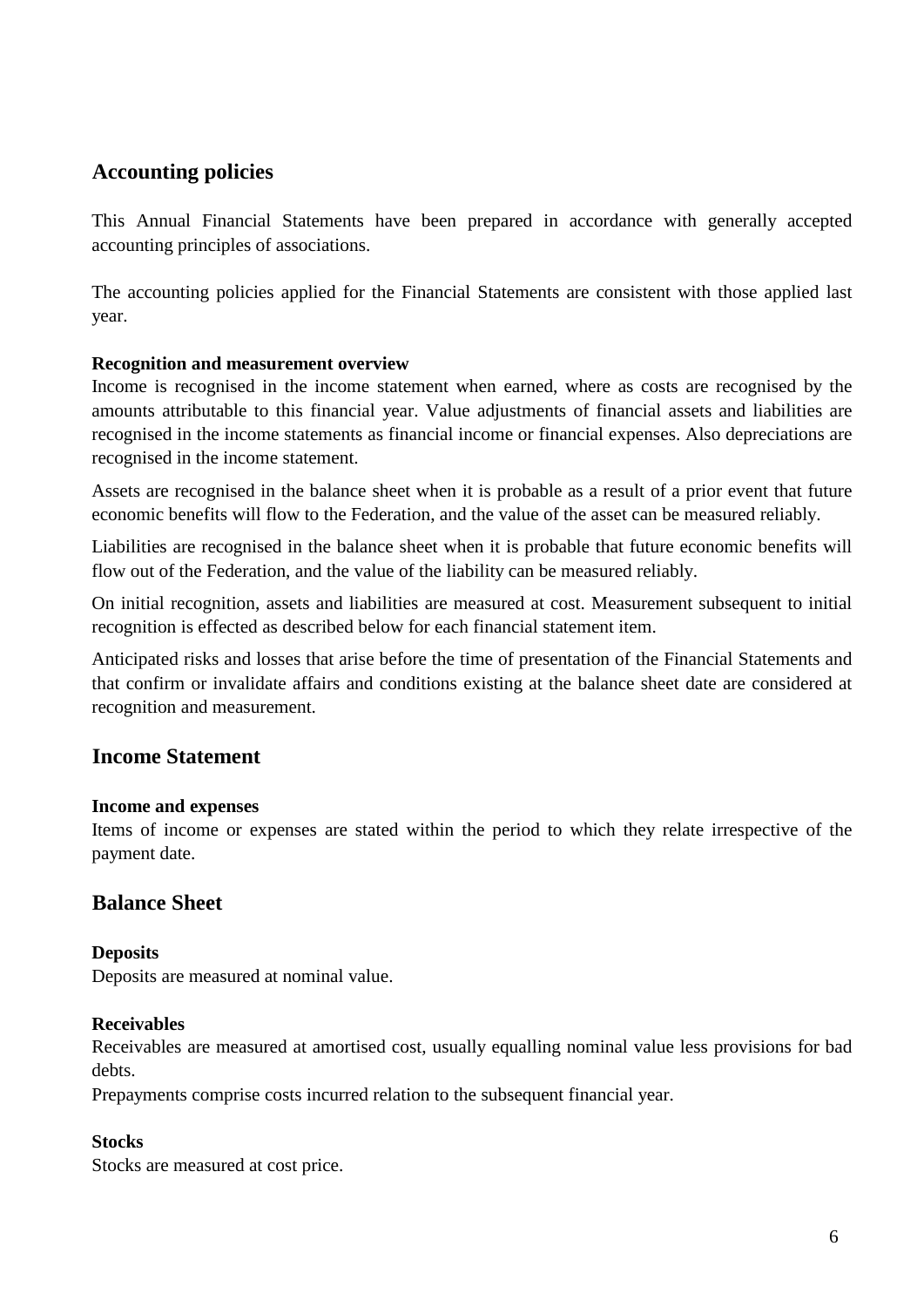### **Accounting policies**

#### **Investments funds**

Investment funds are measured at quoted market price.

#### **Current liabilities**

Current liabilities are measured at amortized cost, which corresponds to nominal value.

#### **Foreign currency translation**

On initial recognition, foreign currency transactions are translated applying the exchange rate at the transaction date. Exchange differences that arise between the rate at the transaction date and the one in effect at the payment date or the rate at the balance sheet date are recognised in the income statement as financial income or financial expenses.

Receivables, payables and other monetary items denominated in foreign currencies that have not been settled at exchange rate on the balance sheet date and the transaction date is recognised in the income statement as financial income or financial expenses.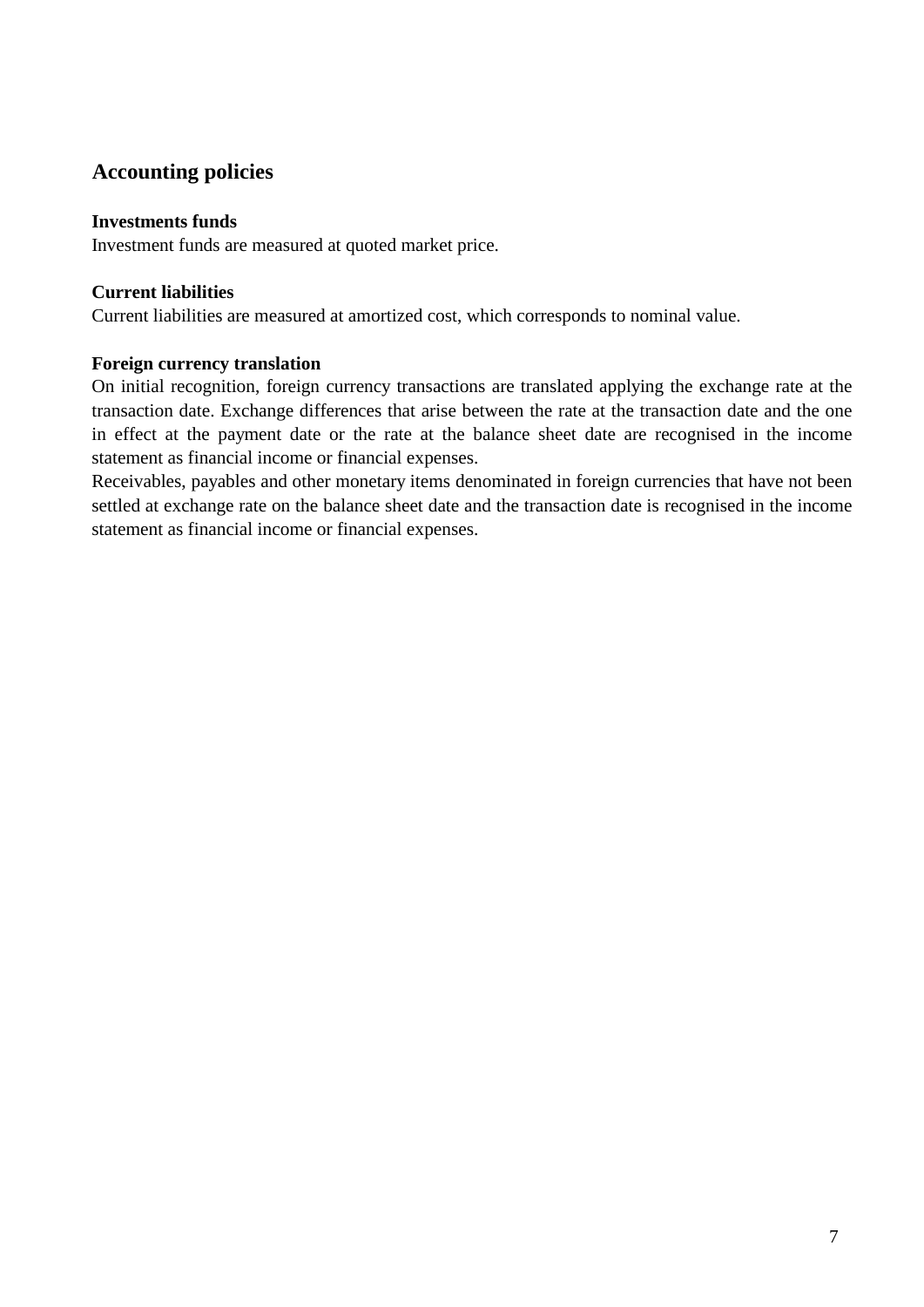# **Income Statement for 1 January - 31 December 2013 for The International Federation of Surveyors - FIG**

| <b>Deficit of Regular Income/Regular Expenditure</b> | 6.884       | 22.781      |
|------------------------------------------------------|-------------|-------------|
| <b>Total Regular Expenditure</b>                     | (429.289)   | (418.988)   |
|                                                      | (33.000)    | (33.002)    |
|                                                      | (3.000)     | (3.000)     |
| Regular grants                                       | (30.000)    | (30.002)    |
| <b>Commission</b> support                            |             |             |
|                                                      | (180.876)   | (161.061)   |
|                                                      | (19.930)    | (17.714)    |
|                                                      | (195.483)   | (207.211)   |
|                                                      | (35.726)    | (41.575)    |
|                                                      | (159.757)   | (165.636)   |
| <b>Regular Expenditure</b><br>Administration         |             |             |
| <b>Total Regular Income</b>                          | 436.173     | 441.769     |
|                                                      | 80.000      | 52.017      |
|                                                      | (763)       | (1.177)     |
|                                                      | 4.399       | 7.631       |
|                                                      | 352.537     | 383.298     |
|                                                      | (10.937)    | (39.063)    |
|                                                      | (20.775)    | (19.519)    |
|                                                      | 20.750      | 19.780      |
|                                                      | 77.893      | 85.815      |
|                                                      | 25.460      | 26.980      |
|                                                      | 260.146     | 309.305     |
| <b>Regular Income</b>                                |             |             |
|                                                      | <b>EURO</b> | <b>EURO</b> |
|                                                      | 2013        | 2012        |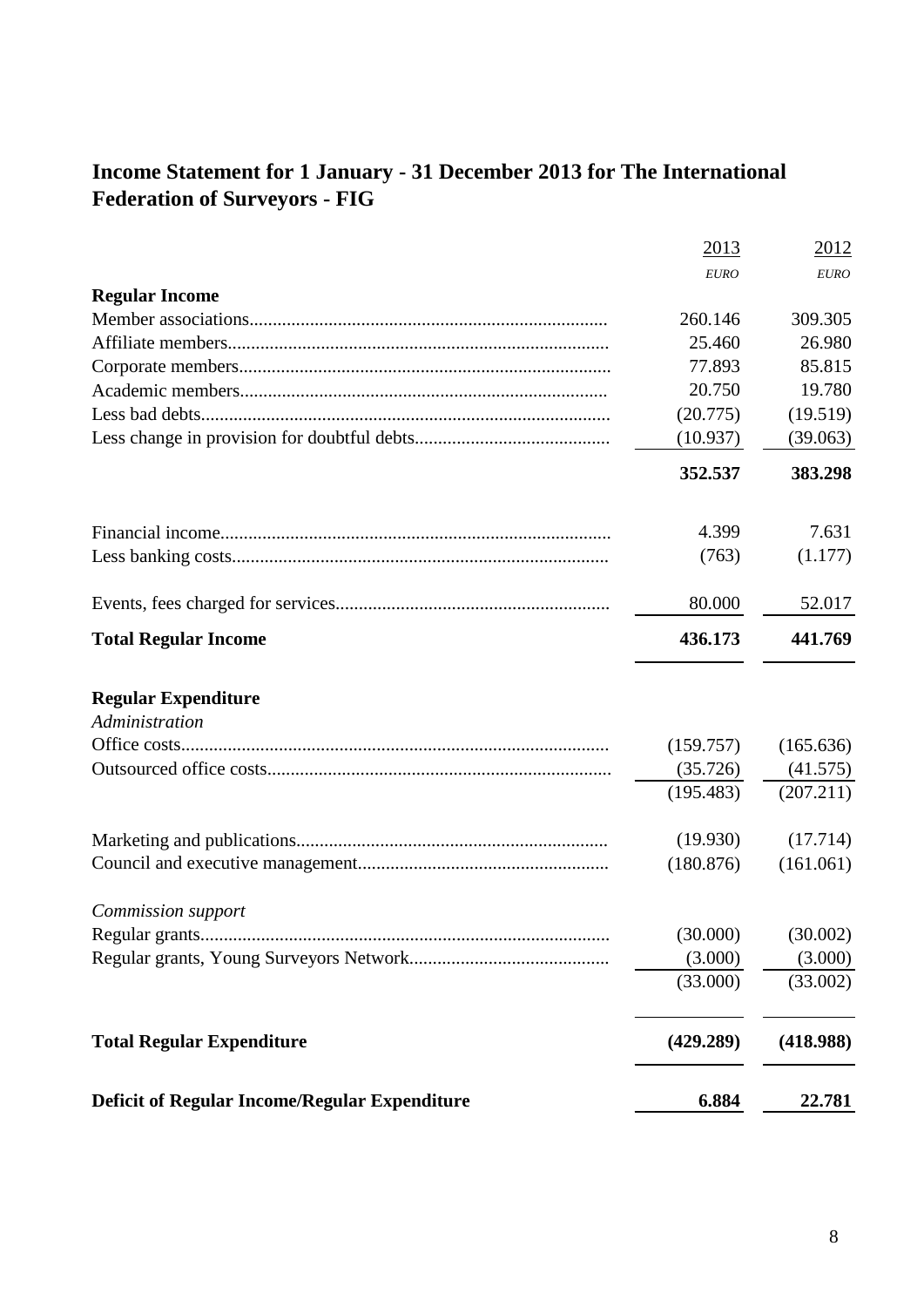# **Income Statement for 1 January - 31 December 2013 for The International Federation of Surveyors - FIG**

|                                           | 2013        | 2012           |
|-------------------------------------------|-------------|----------------|
|                                           | <b>EURO</b> | <b>EURO</b>    |
| <b>Result brought forward</b>             | 6.884       | 22.781         |
| Projects, events - funds recived by FIG   |             |                |
|                                           | 5.902       | 20.000         |
|                                           | 14.144      | $\overline{0}$ |
|                                           | 20.046      | 20.000         |
| <b>Development spend</b>                  |             |                |
|                                           | (15.440)    | $\Omega$       |
|                                           | (547)       | (9.370)        |
|                                           | (2.649)     | $\theta$       |
|                                           | (2.556)     | (3.490)        |
|                                           | (21.192)    | (12.860)       |
| Surplus for the year - regular activities | 5.738       | 29.921         |
| <b>Final Result (Deficit)</b>             | 5.738       | 29.921         |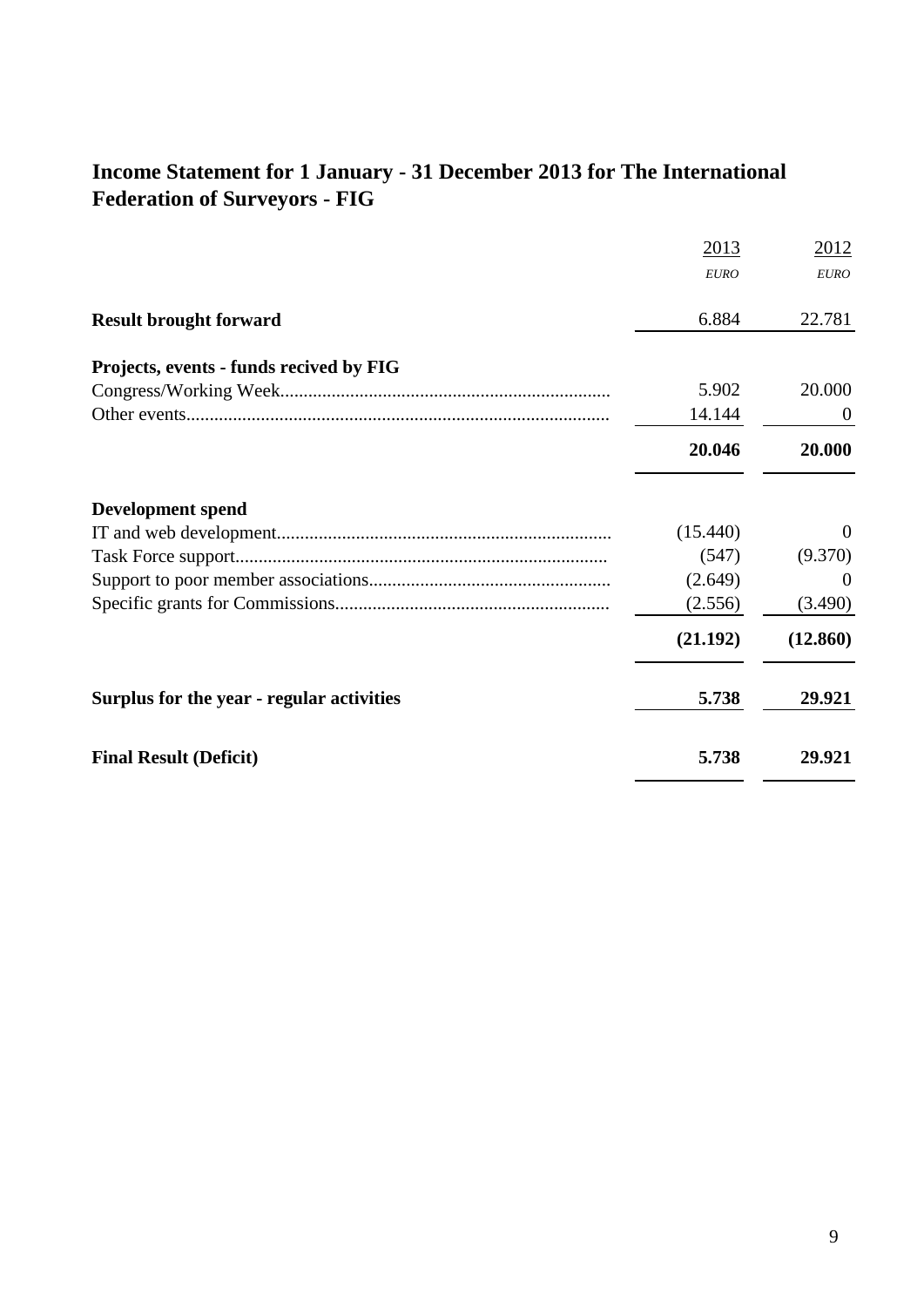# **Balance Sheet at 31 December 2013 for The International Federation of Surveyors - FIG**

| <b>Liablities:</b><br><b>Total liabilities</b> | 55.170<br>223.208<br>74.922<br>353.300 | $\theta$<br>209.479<br>37.148<br>246.627 |
|------------------------------------------------|----------------------------------------|------------------------------------------|
|                                                |                                        |                                          |
|                                                |                                        |                                          |
|                                                |                                        |                                          |
|                                                |                                        |                                          |
| <b>Total equity</b>                            | 498.710                                | 492.973                                  |
|                                                | 5.738                                  | 29.921                                   |
| <b>Equity:</b>                                 | 492.972                                | 463.052                                  |
| <b>Equity and liabilities</b>                  |                                        |                                          |
| <b>Total assets</b>                            | 852.010                                | 739.600                                  |
| <b>Total current assets</b>                    | 852.010                                | 739.600                                  |
|                                                | 532.483                                | 386.180                                  |
|                                                | 218.359                                | 221.000                                  |
|                                                | 7.318                                  | 3.866                                    |
|                                                | 1.557                                  | 5.725                                    |
|                                                | $\overline{0}$                         | 4.496                                    |
|                                                |                                        | 15.916                                   |
| <b>Current assets:</b><br>Receivables:         |                                        |                                          |
|                                                |                                        |                                          |
|                                                | 2013                                   | 2012<br><b>EURO</b>                      |
| <b>Assets</b>                                  | <b>EURO</b><br>84.345<br>7.948         | 102.417                                  |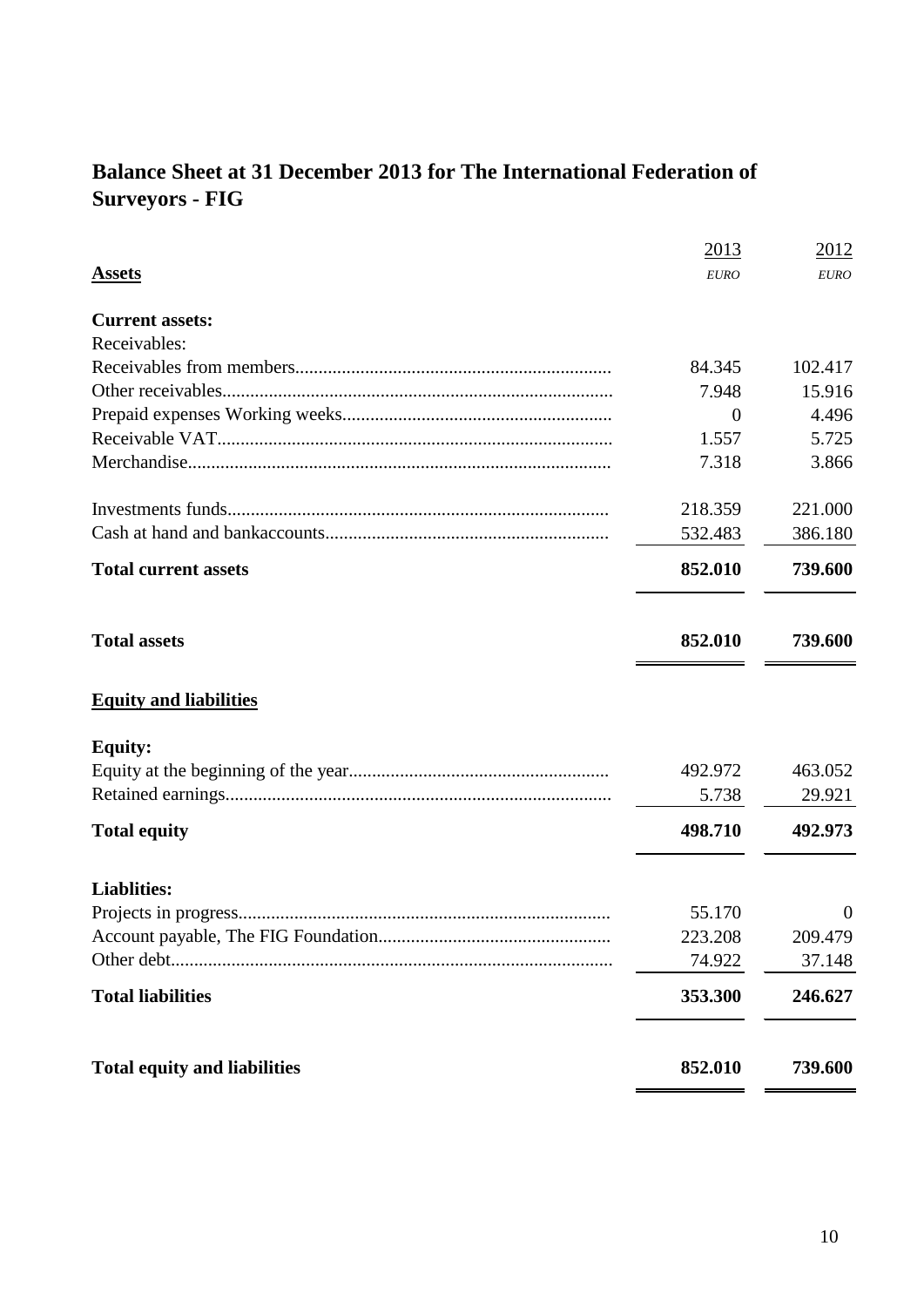# **Income Statement for 1 January - 31 December 2013 for the FIG Foundation**

| Grants              | (21.981)    | (26.417)    |
|---------------------|-------------|-------------|
| <b>Expenses</b>     |             |             |
| <b>Total Income</b> | 35.167      | 31.292      |
|                     | 1.863       | 3.885       |
|                     | 25,000      | 17.220      |
|                     | 7.272       | 4.211       |
|                     | 1.032       | 5.976       |
| <b>Donations</b>    |             |             |
|                     | <b>EURO</b> | <b>EURO</b> |
|                     | 2013        | 2012        |